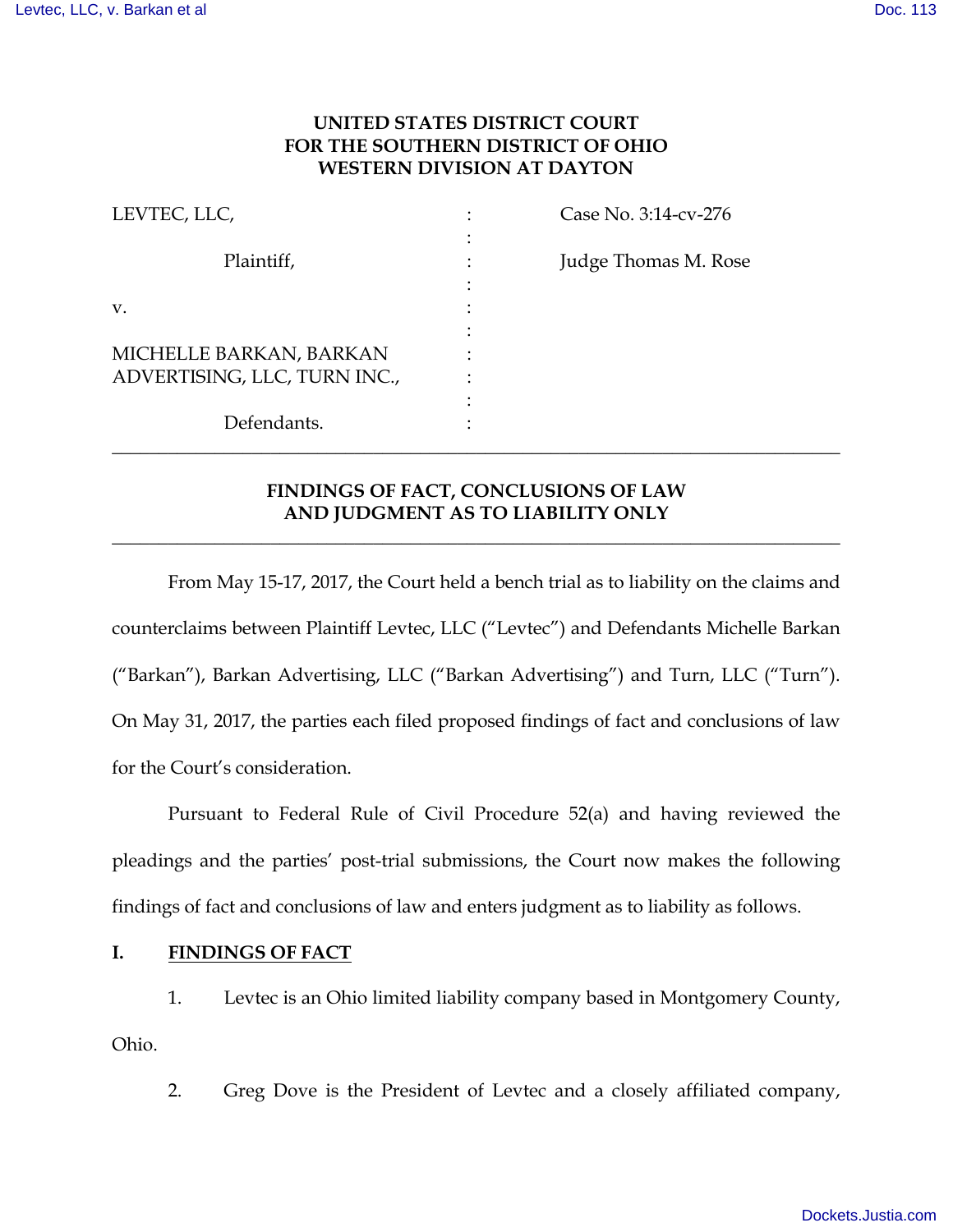Levin Services, Inc. ("Levin Services").

3. Levtec owns the rights to a line of products known as Morph Fire, which are comprised of kits that convert different brands of paintball guns to BB machine guns. Morph Fire was created in 2012 and was first available for sale in September of 2013.

4. In early 2013, Levtec decided to develop an online advertising and marketing plan to roll out the Morph Fire products for sale to the public.

5. Barkan and her prior business, Agencies Direct, had acted as a media buyer for Levin Services. Dove was familiar with Barkan's business from her prior engagement with Levin Services.

6. Levtec approached Barkan and asked if she could recommend someone to assist Levtec with the advertising and marketing campaign to launch the Morph Fire products.

7. In response, on March 8, 2013, Barkan made a PowerPoint presentation (Plaintiff's Exhibit ("PX")-47) to Levtec and began to discuss an advertising campaign, which would include media and electronic advertising for the launch of Morph Fire.

8. The PowerPoint presentation refers to a group of businesses and individuals, including Barkan Advertising, and the general services each could provide on the marketing campaign.

9. Page 2 of the PowerPoint states: "Who We Are/We are a collaboration group of marketing experts that specializes in end to end marketing solutions. Specifically: strategy, design, technology and production."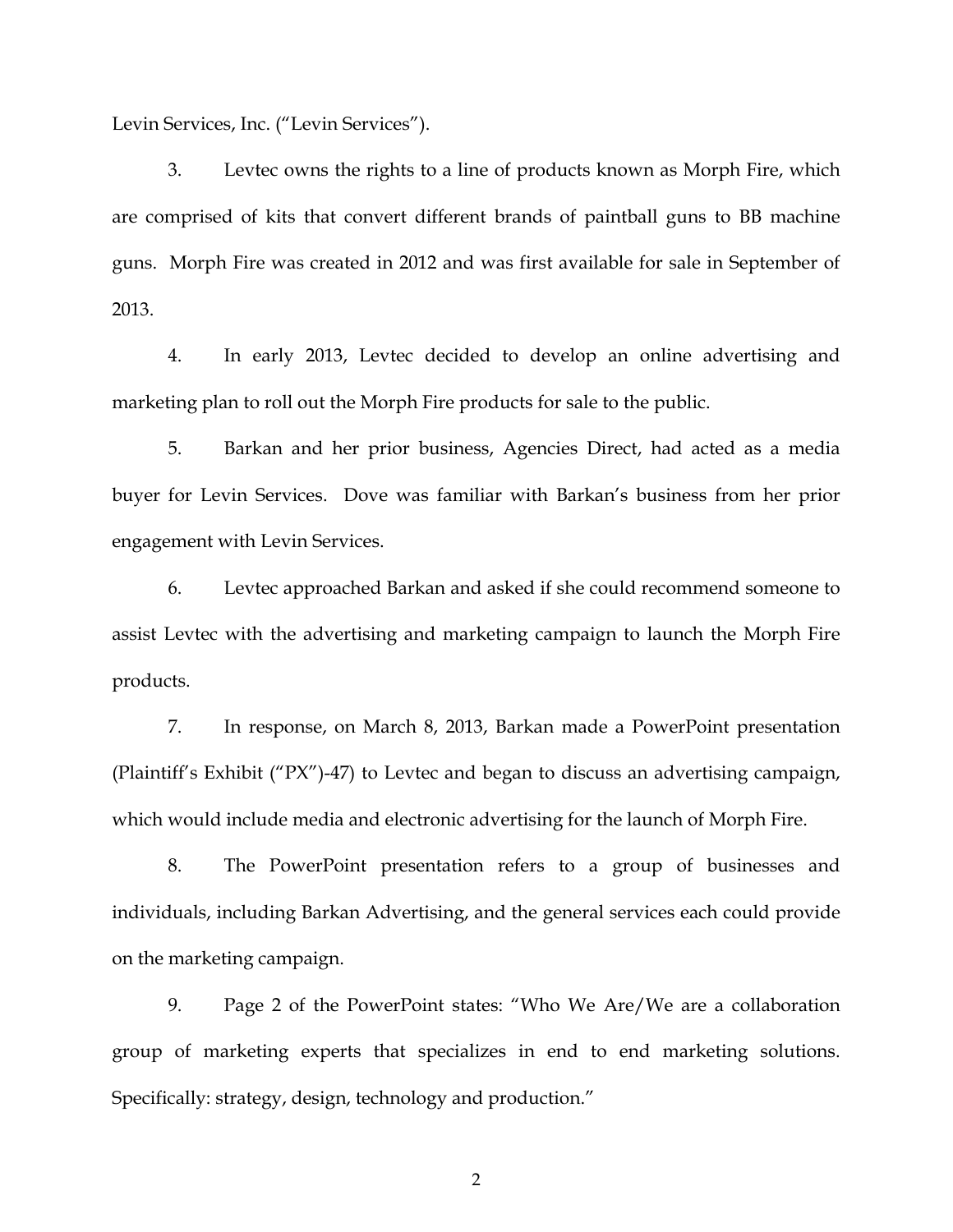10. Page 3 of the PowerPoint lists an overview of the "Key Services" that could be provided in the areas of strategy, design, technology and production.

11. Page 4 of the PowerPoint presentation, which is titled "We are Complete", states that "Each of our clients works directly with one or more of our partners. Complete is how we describe the combined services between our partners, a group of business owners who are all leaders in their individual creative fields."

12. The PowerPoint presentation did not include specific details as to the cost or scope of "services" to be performed by each business or individual and it did not indicate a time for performance of the services.

13. After the March 8, 2013 PowerPoint presentation, Levtec decided to move forward with the Morph Fire marketing campaign and asked Barkan for a referral to a marketing company. Barkan provided three company names to Dove, who researched the companies.

14. In a subsequent meeting, Barkan introduced Levtec representatives to one of her team members, Barbara Gorder, and Gorder's company, Undisclosed Locations, or "UNLO." Levtec entered a written contract with UNLO to produce the creative art in the Morph Fire marketing campaign. Neither Barkan nor her company was a party to that contract, nor did Levtec and Barkan agree that Barkan would be paid any compensation for UNLO's services.

15. UNLO performed customer surveys and market research, and created the packaging for the Morph Fire products, the creative part of the campaign, including the photo shoots, art design, and the video for the website. As Greg Dove testified,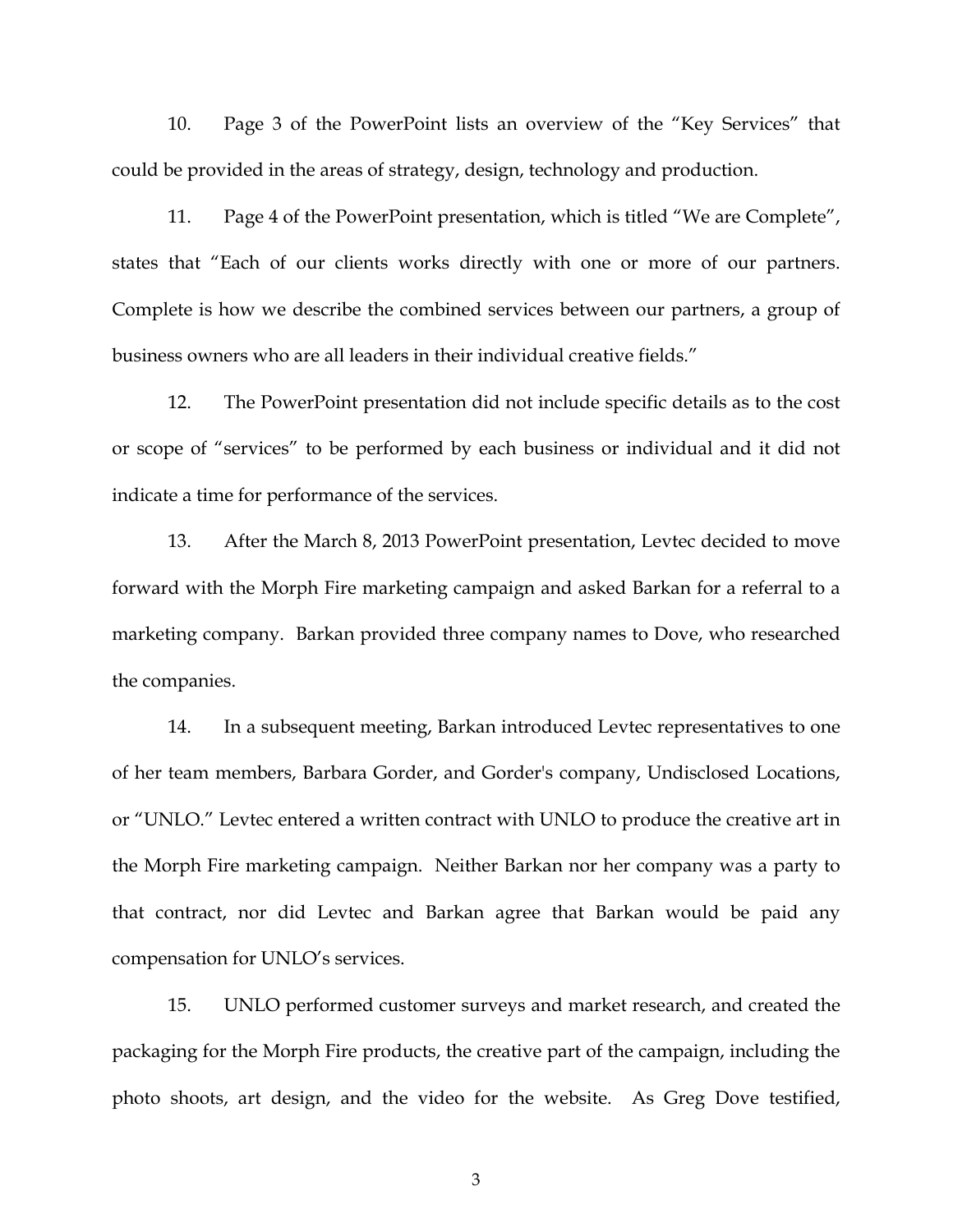"[UNLO] created the look and feel for our merchandise, basically creating the brand." (Doc. 103 at 17-18, 20, 28.)

16. Levtec looked to UNLO to oversee the Morph Fire marketing campaign. After Levtec contracted with UNLO, UNLO presented an overall marketing campaign strategy and plan to Levtec, which included the services to be performed by Barkan.

17. Unrelated to any introduction made by Barkan, Levtec contracted with Website Pipeline, Inc. ("Website Pipeline") to establish and host a website for the Morph Fire marketing campaign. Levtec determined that Website Pipeline's software integrated with Levtec's existing accounting software, unlike the website candidate suggested by Barkan. Website Pipeline created the website and performed website analytics. It was also tasked with placing pixels on the website.

18. Levtec and Barkan Advertising agreed that Barkan Advertising would assist Levtec in the purchase of traditional and digital media advertising or "media buys" for the Morph Fire marketing campaign. In exchange for Barkan Advertising's services, Levtec agreed to pay Barkan 15% of the total amount Levtec invested in digital and traditional advertising placements, with her assistance, over the course of the campaign.

19. Barkan did not agree to provide all the services listed in the 2013 PowerPoint presentation. Barkan did not promise a successful campaign or that Levtec's purchase of digital or traditional media advertisements would produce a certain number of sales.

20. Barkan proposed a budget to perform these services of \$141,000, but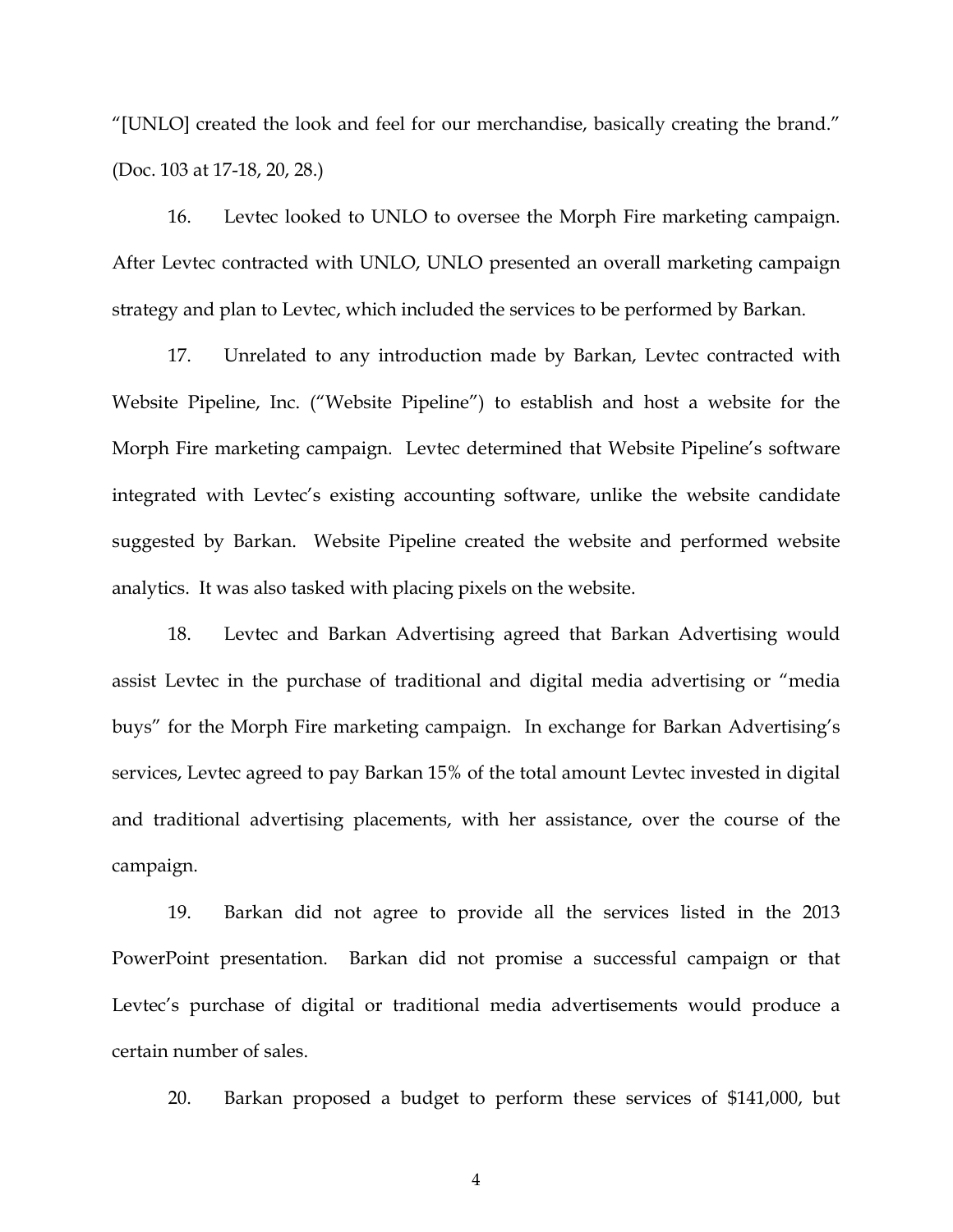Levtec rejected this proposal. Levtec was running short on cash and expressed to Barkan the need to control costs by prepaying for Barkan's services.

21. Barkan introduced Levtec to Turn, a digital marketing company, that, among other services, facilitates bidding and ad serving for customers across digital media including websites and social media platforms.

22. Turn facilitates the delivery of "impressions" for its advertiser customers. An instance of a displayed ad to a single user is known as an "impression."

23. Barkan received an Insertion Order dated September 25, 2013 (hereinafter, the "September 25, 2013 IO") from Turn and forwarded it to Levtec by email. Dove signed the September 25, 2013 IO on behalf of Levtec, and Turn's Director of Revenue Operations countersigned it on September 27, 2013.

24. Barkan did not provide Dove with the IAB Standard Terms and Conditions (Defendant Turn's Exhibit ("DTX")-4), incorporated by reference in the Insertion Order.

25. The IAB Terms address, among other issues: (a) the specific terms to be included in insertion orders, (b) inventory availability, (c) ad placement and positioning, (d) payment and payment liability, (e) Turn's reporting obligations, (f) cancellation and termination of insertion orders, (g) relationships between Turn, (h) the client and the client's authorized agent, (i) indemnification, and (j) limitation of liability.

26. Turn drafted pixel placement instructions for digital advertisements to be implemented on the Morph Fire website by Website Pipeline.

27. Barkan forwarded Turn's pixel placement instructions to Website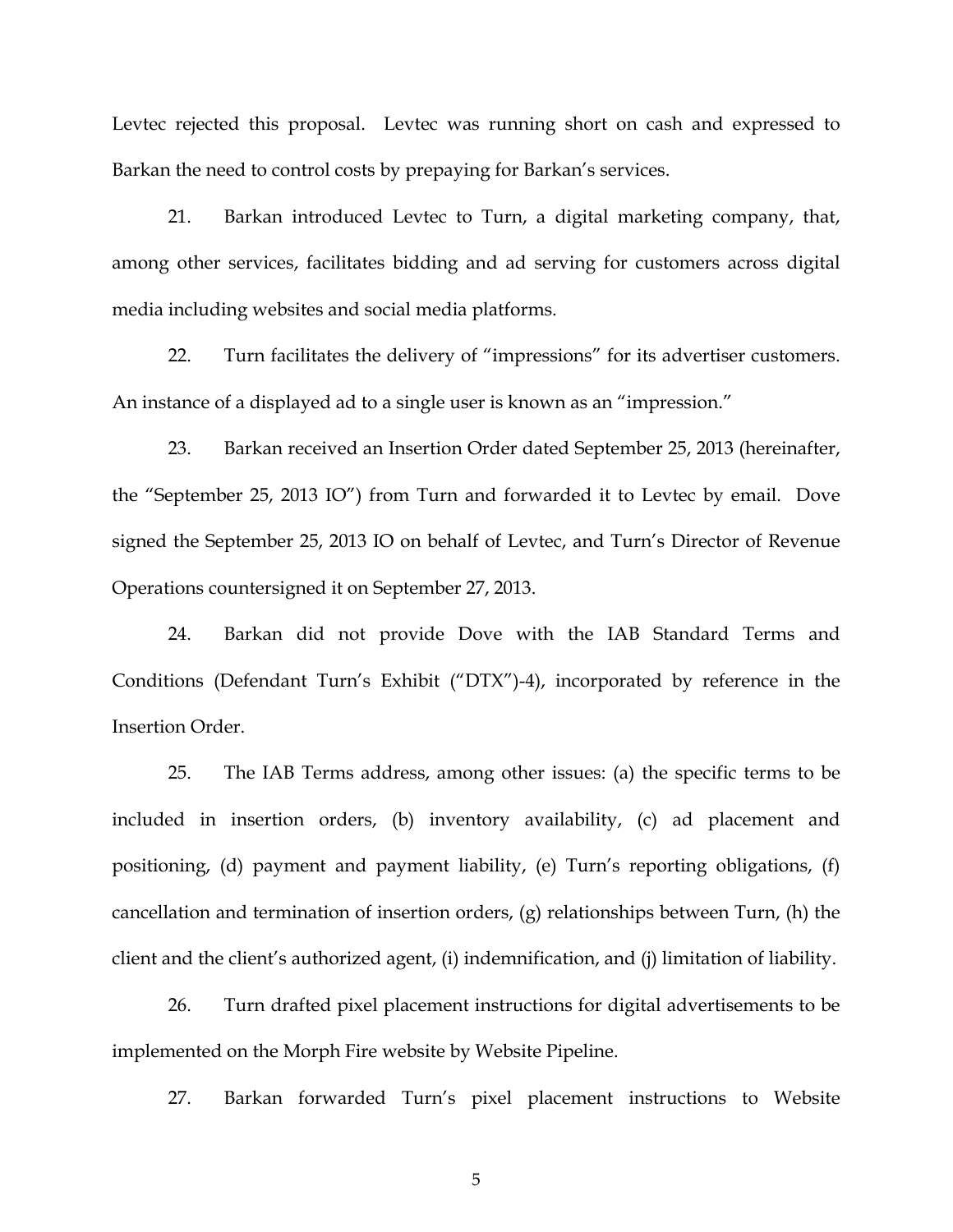Pipeline, Levtec and UNLO during the relevant time period. Sometimes, Turn also communicated pixel placement instructions and information directly to Website Pipeline, Levtec, and UNLO.

28. In or around early October 2013, Barkan recognized that there were issues with the operation of the pixels on the Morph Fire website. In particular, the pixels did not appear to be correctly registering purchases and other information about potential customers' visits to the website. (PX-53.)

29. Due to these technical issues in the operation of the Morph Fire website, the marketing campaign was paused on November 5, 2013. The marketing campaign was restarted on November 22, 2013, after Barkan reported that the problems had been resolved. It is unclear, however, whether or not the issues with the Morph Fire website were ever actually corrected.

30. On November 22, 2013, Levtec signed a written "Agency Authorization" for Barkan to purchase traditional cable advertising space on Levtec's behalf with Time Warner Cable. (PX 45.) Pursuant to the oral agreement between Levtec and Barkan Advertising, Barkan would be paid 15% commission of the total amount Levtec invested in traditional cable advertising space under the Agency Authorization.

31. At the end of November 2013, Barkan purchased cable advertising space with Time Warner Cable of Louisville. (PX 73.)

32. Levtec never paid Barkan for the advertisements that she purchased on Levtec's behalf from Time Warner Cable of Louisville. Levtec also never directly paid Time Warner Cable of Louisville's invoice.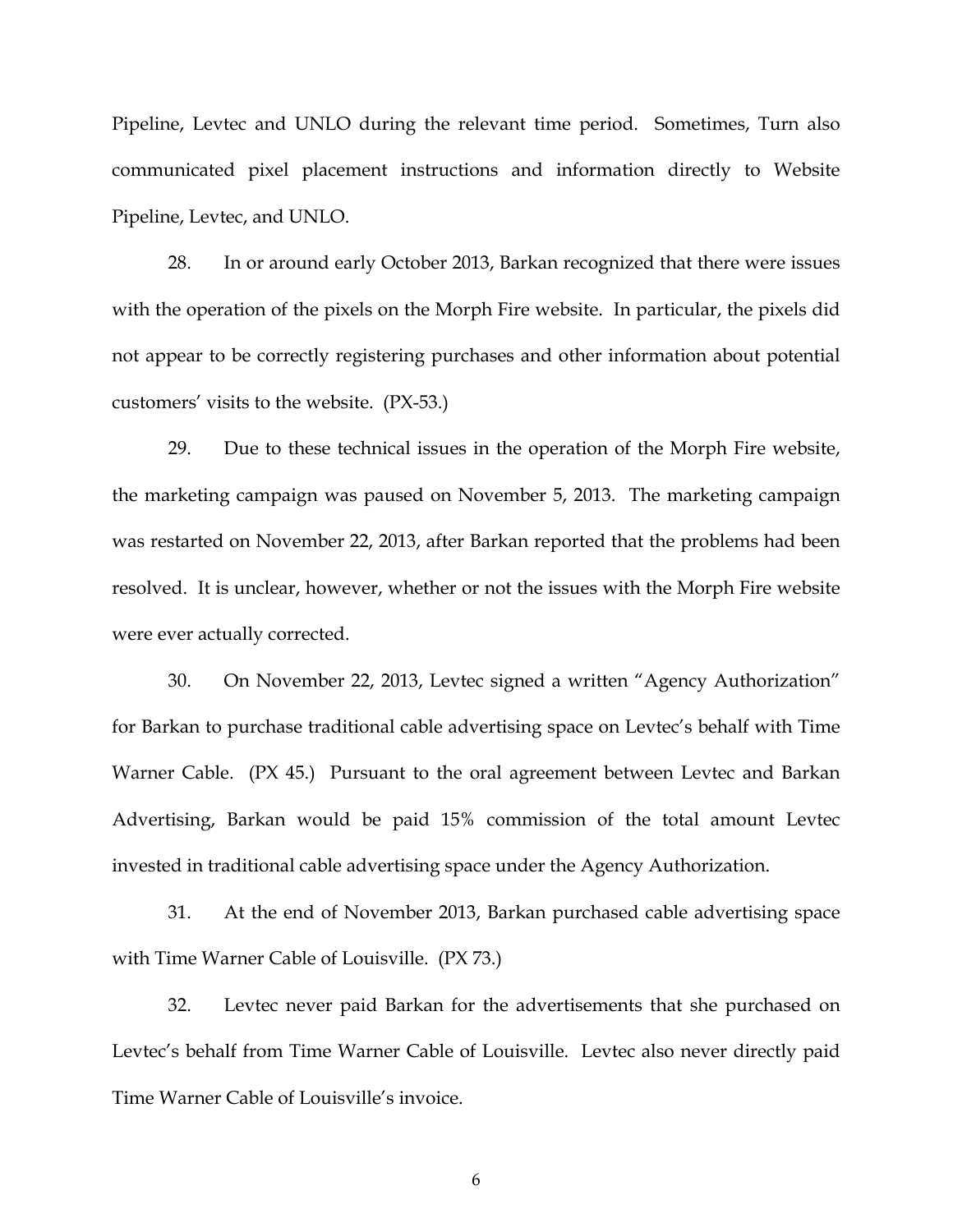33. Barkan signed a second Insertion Order dated December 20, 2013 (hereinafter, the "December 20, 2013 IO") to continue the Morph Fire campaign with Turn. (PX-2.)

34. Levtec did not authorize Barkan to sign the December 20, 2013 IO on its behalf. Dove was not aware of its existence until it was produced in discovery—not by Barkan—but by Turn. (Doc. 103 at 38.)

35. According to Turn's reporting and invoicing system, through October 15, 2013, Turn had delivered a total of 46,642,691 impressions for the Morph Fire campaign. (DTX 5 at 1.) This included totals of 45,273,874 impressions for Turn Predictive Targeting, 105,070 for Turn Retargeting, and 506,488 for Turn Predictive Targeting PreRoll Video. (*Id*. at 1-2.) According to Turn's reporting and invoicing system, through December 18, 2013, Turn had delivered a total of 247,315,409 impressions for the Morph Fire campaign. (*Id.* at 10; DTX 9-10.)

36. According to Turn's reporting and invoicing system, between December 18, 2013 and January 2, 2014, Turn had delivered a total of 10,964,472 impressions for the Morph Fire campaign. (DTX 5 at 10-11.) According to Turn's reporting and invoicing system, through January 2, 2014, Turn had delivered a total of 258,279,881 impressions for the Morph Fire campaign. (*Id*.; DTX 10.)

37. Levtec produced no evidence of an alternate number of impressions that were delivered by Turn.

38. Levtec never submitted a complaint regarding an inaccurate or incomplete report to Turn.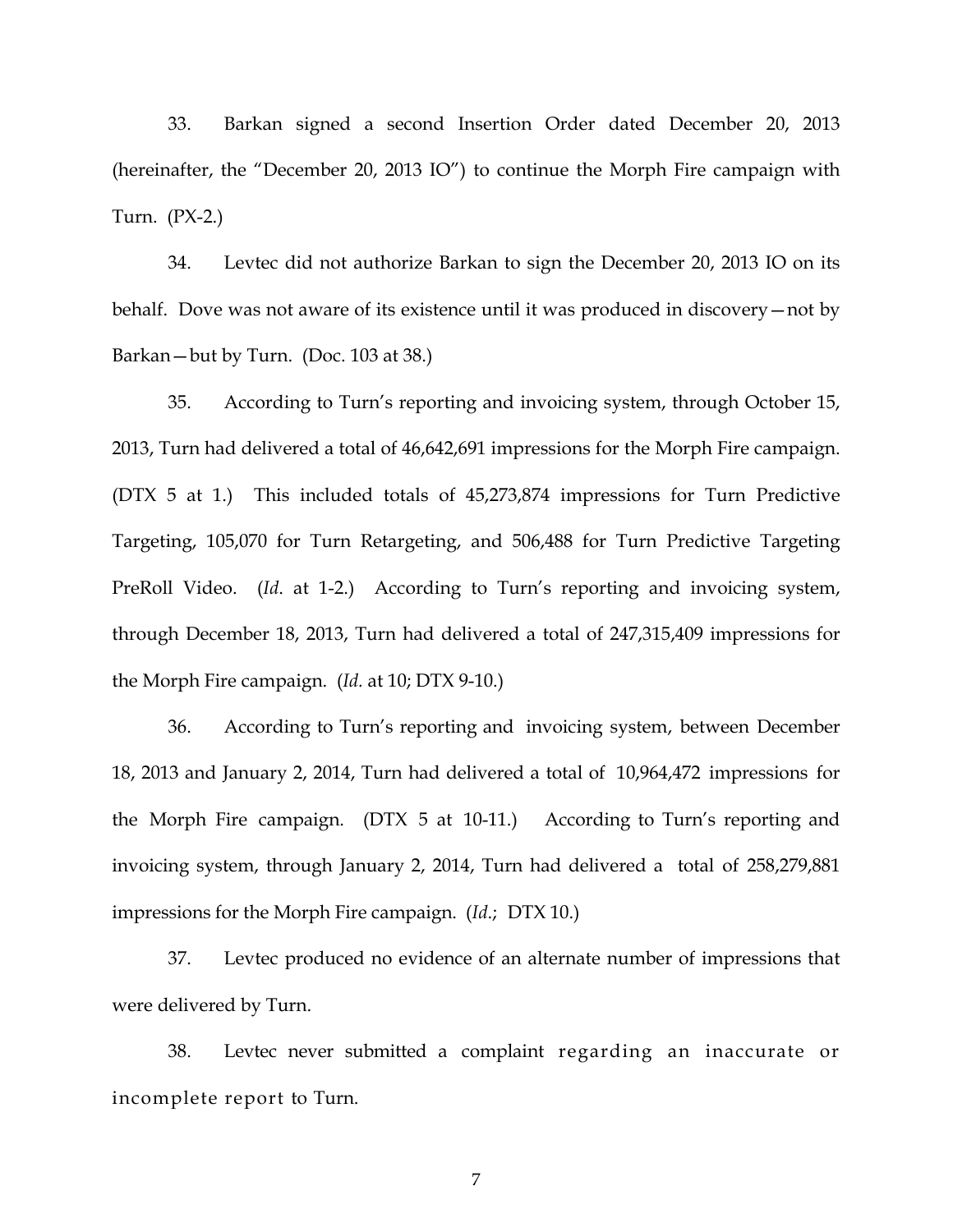39. Levtec paid two invoices from Turn for \$549.29 and \$28,607.87, for a total of \$29,157.16, for Turn's services pursuant to the September 25, 2013 IO. (PX-9; PX-10.) Levtec made no further payment to Turn, either directly or through any agents. Levtec paid nothing to Turn, either directly or through any agent, in relation to the December 20, 2013 IO.

### **II. CONCLUSIONS OF LAW**

## **Overview of Levtec's Claims**

40. Levtec asserts four causes of action in the Second Amended Complaint: (1) fraud in the inducement against the Barkan Defendants, (2) breach of contract against the Barkan Defendants, (3) declaratory judgment against Turn, and (4) breach of contract against Turn. (Doc. 31 at  $\P\P$  20-36.)

41. Levtec had the burden of proving its claims by a preponderance of the evidence.

## **Levtec's Claim for Fraud in the Inducement Against the Barkan Defendants**

42. Levtec alleges that Barkan made false and misleading representations to Levtec to induce it into entering an oral contract with Barkan Advertising. (Doc. 31 at ¶¶ 21-26.)

43. To prevail on its fraud claim, Levtec must prove the following elements:  $''(1)$  a representation (or concealment of a fact when there is a duty to disclose), (2) that is material to the transaction at hand, (3) made falsely, with knowledge of its falsity or with such utter disregard and recklessness as to whether it is true or false that knowledge may be inferred, and (4) with intent to mislead another into relying upon it, (5) justifiable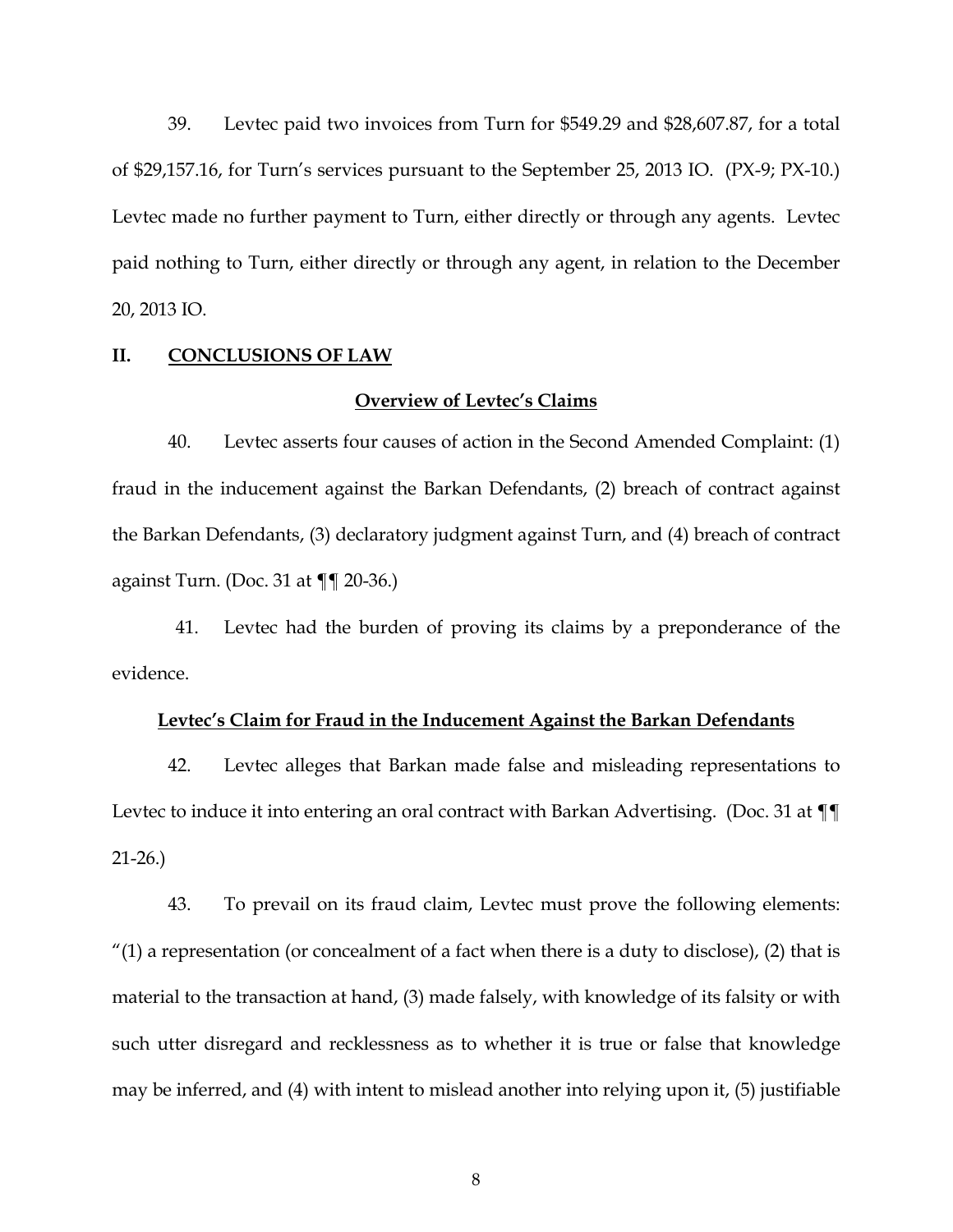reliance, and (6) resulting injury proximately caused by the reliance." *Volbers-Klarich v. Middletown Mgt., Inc.*, 125 Ohio St.3d 494, 2010-Ohio-2057, 929 N.E.2d 434, ¶27, citing *Burr v. Stark Cty. Bd. of Commrs*., 23 Ohio St.3d 69, 73, 491 N.E.2d 1101 (1986).

44. When determining if reliance was justified, the factfinder may "consider the various circumstances involved, such as the nature of the transaction, the form and materiality of the representation, the relationship of the parties, the respective intelligence, experience, age, and mental and physical condition of the parties, and their respective knowledge and means of knowledge." *Bender v. Logan*, 2016-Ohio-5317, ¶ 55, 76 N.E.3d 336, 353 (quoting *Mar Jul, L.L.C. v. Hurst*, 4th Dist. Washington No. 12CA6, 2013-Ohio-479, 2013 WL 557108, ¶ 62 (internal quotations omitted)).

45. The rule that reliance be justified is based upon policy and purpose:

The rule of law is one of policy and its purpose is, while suppressing fraud on the one hand, not to encourage negligence and inattention to one's own interests. There would seem to be no doubt that while in ordinary business transactions, individuals are expected to exercise reasonable prudence and not to rely upon others with whom they deal to care for and protect their interests, this requirement is not to be carried so far that the law shall ignore or protect positive, intentional fraud successfully practiced upon the simple- minded or unwary." *Amerifirst Savings Bank of Xenia v. Krug*, 136 Ohio App.3d 468, 495-496, 613 N.E.2d 1060 (2nd Dist. 1999), quoting 50 Ohio Jurisprudence 3d (1984), Fraud and Deceit, Section 132.

*Bender v. Logan*, 2016-Ohio-5317, ¶ 54, 76 N.E.3d 336, 353 (quoting *Amerifirst Savings Bank of Xenia v. Krug*, 136 Ohio App.3d 468, 495–496, 737 N.E.2d 68 (2nd Dist.1999) (internal quotations omitted)).

46. Levtec failed to prove that Barkan fraudulently induced it into entering a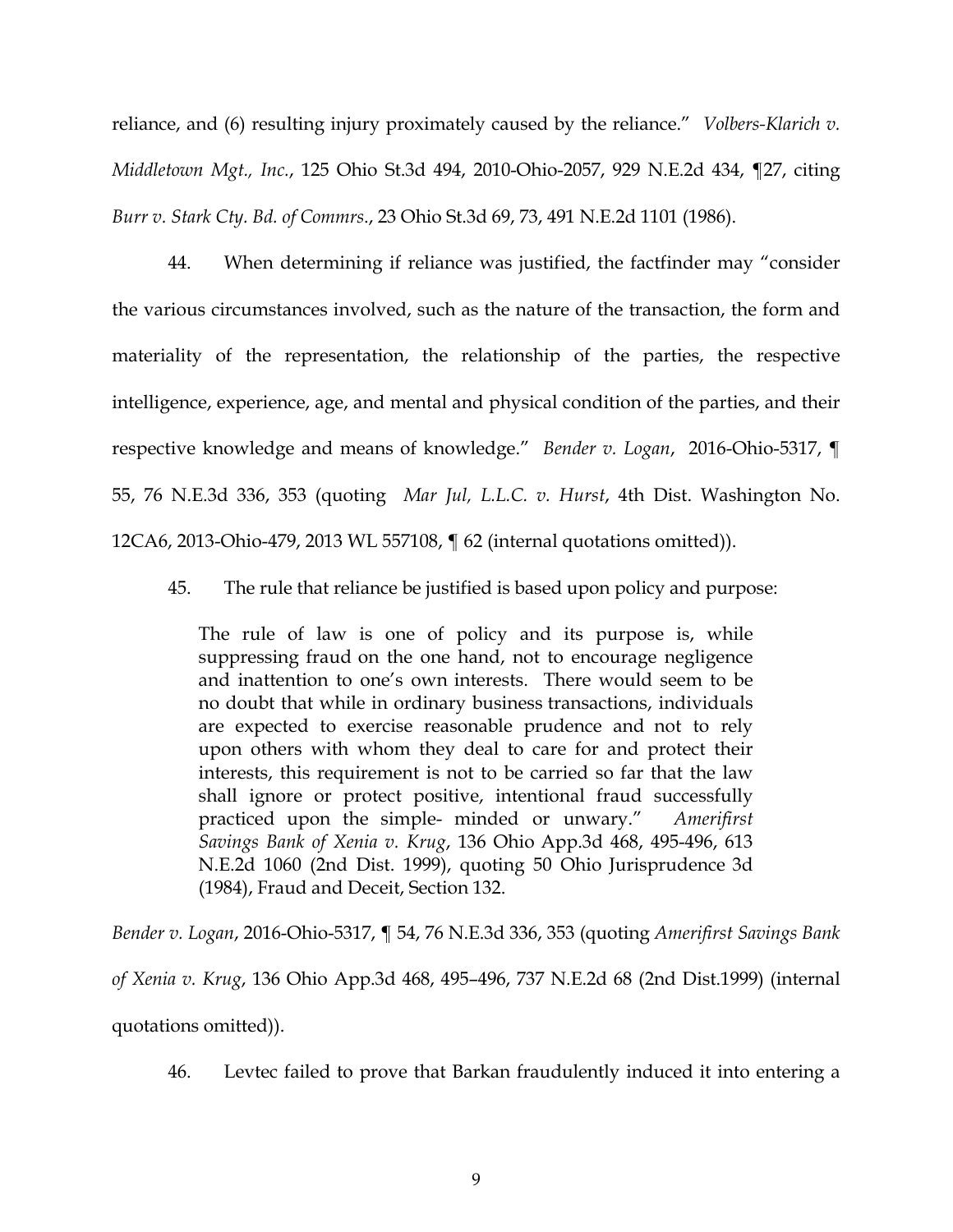contract with Barkan Advertising. First, Levtec did not prove that Barkan made a false representation of material fact, either intentionally or recklessly, with the intent to mislead Levtec into entering a contract with Barkan Advertising. Second, even if Levtec were to have proven such facts, Levtec did not prove that its reliance on any such false representation would have been justifiable.

## **Levtec's Claim for Breach of Contract Against Barkan**

47. Levtec alleges that Barkan Advertising "materially breached its oral contract with Levtec by failing to deliver a successful online customer website interface as Barkan had promised." (Doc. 31 at ¶¶ 24-26.)

48. "Fundamental to valid contract formation is that the parties must evince a meeting of the minds; that is, valid offer and acceptance such that a reasonable person would find that the parties manifested a present intention to be bound to an agreement." *Telxon Corp. v. Smart Media of Delaware, Inc.*, 2005-Ohio-4931, ¶ 40 (citing 17 Ohio Jurisprudence 3d (2003), Contracts, Sections 15, 16, 18, 24). The "[t]erms of an oral contract may be determined from words, deeds, acts, and silence of the parties." *Id.* (quoting *Kostelnik v. Helper*, 96 Ohio St.3d 1, 770 N.E.2d 58, 2002–Ohio–2985, at ¶ 15 (internal quotations omitted)).

49. The essential elements of a contract include "an offer, acceptance, contractual capacity, consideration (the bargained for legal benefit and/or detriment), a manifestation of mutual assent and legality of object and consideration." *Id*. Finally, the parties must have a common and distinct intention, and that intention must be communicated by each party to the other. *Bradley v. Farmers New World Life Ins. Co.*, 112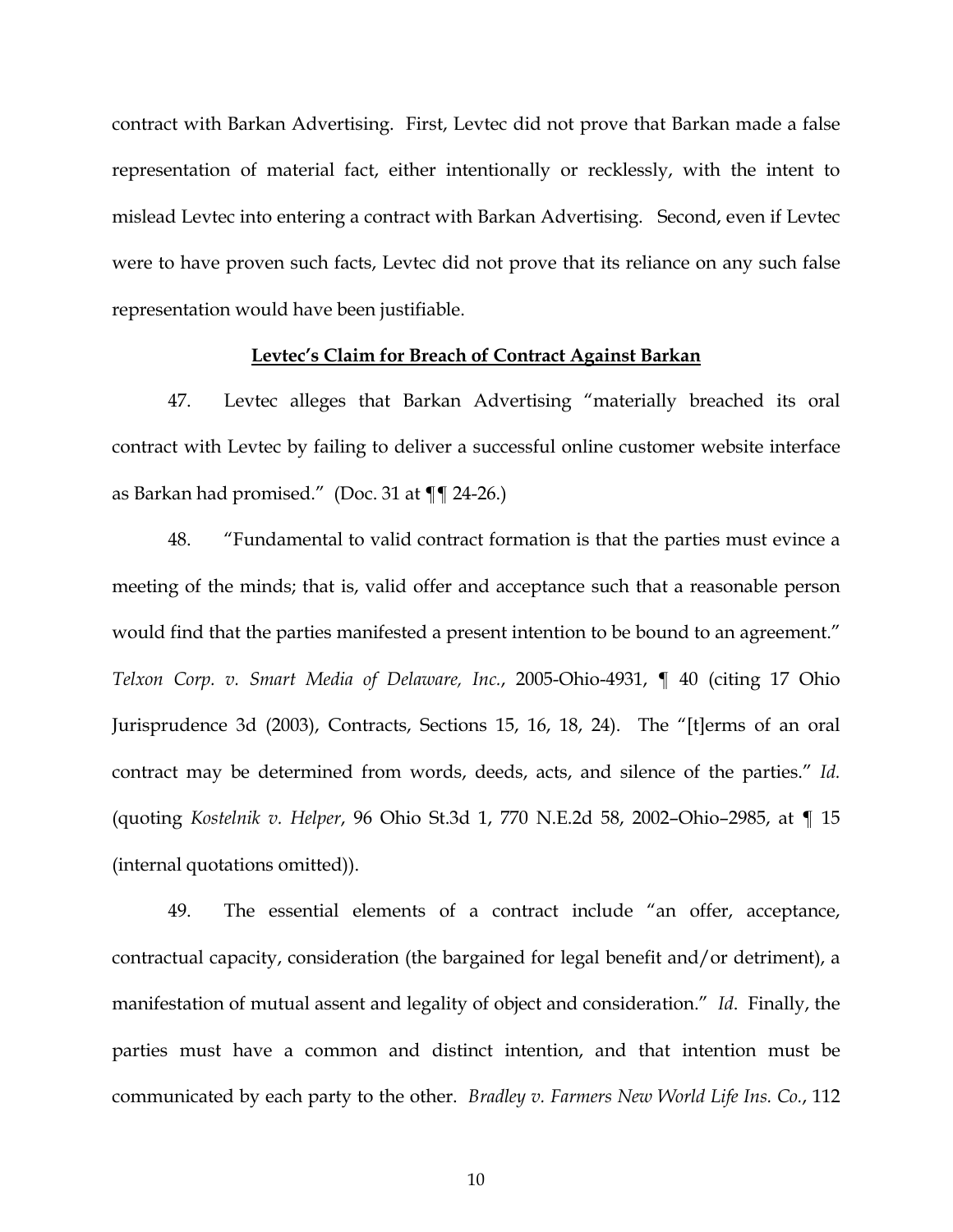Ohio App. 3d 696, 679 N.E.2d 1178 (1st Dist. Hamilton County 1996), cause dismissed, 77 Ohio St. 3d 1409, 670 N.E.2d 999 (1996).

50. "[T]o declare the existence of a contract, the parties to the contract must consent to its terms, there must be a meeting of the minds of both parties, and the contract must be definite and certain." *Telxon*, 2005-Ohio-4931, ¶ 41 (quoting *Purdin v. Hitchcock,* (Jan. 21, 1993), 4th Dist. No. CA 531, at \*8).

51. To establish a breach of contract, the plaintiff must establish "by a preponderance of the evidence that (1) a contract existed, (2) one party fulfilled his obligations, (3) the other party failed to fulfill his obligations, and (4) damages resulted from that failure." *Blake Homes, Ltd. v. FirstEnergy Corp.*, 173 Ohio App.3d 230, 2007- Ohio-4606, 877 N.E.2d 1041, ¶ 77 (6th Dist.).

52. The Court finds that Levtec entered into an oral agreement with Barkan Advertising to assist in the purchase of traditional and digital media advertising or "media buys" for the Morph Fire marketing campaign. In exchange for Barkan Advertising's services, Levtec agreed to pay Barkan 15% of the total amount Levtec invested in digital and traditional advertising placements, with her assistance, over the course of the campaign

53. The 2013 PowerPoint presentation was a "pitch" document made in preliminary negotiations—it was not an offer by Barkan to perform all services listed or included in the presentation.

54. Levtec did not prove that Barkan Advertising and Levtec agreed that Barkan Advertising was "to deliver a successful online customer website interface."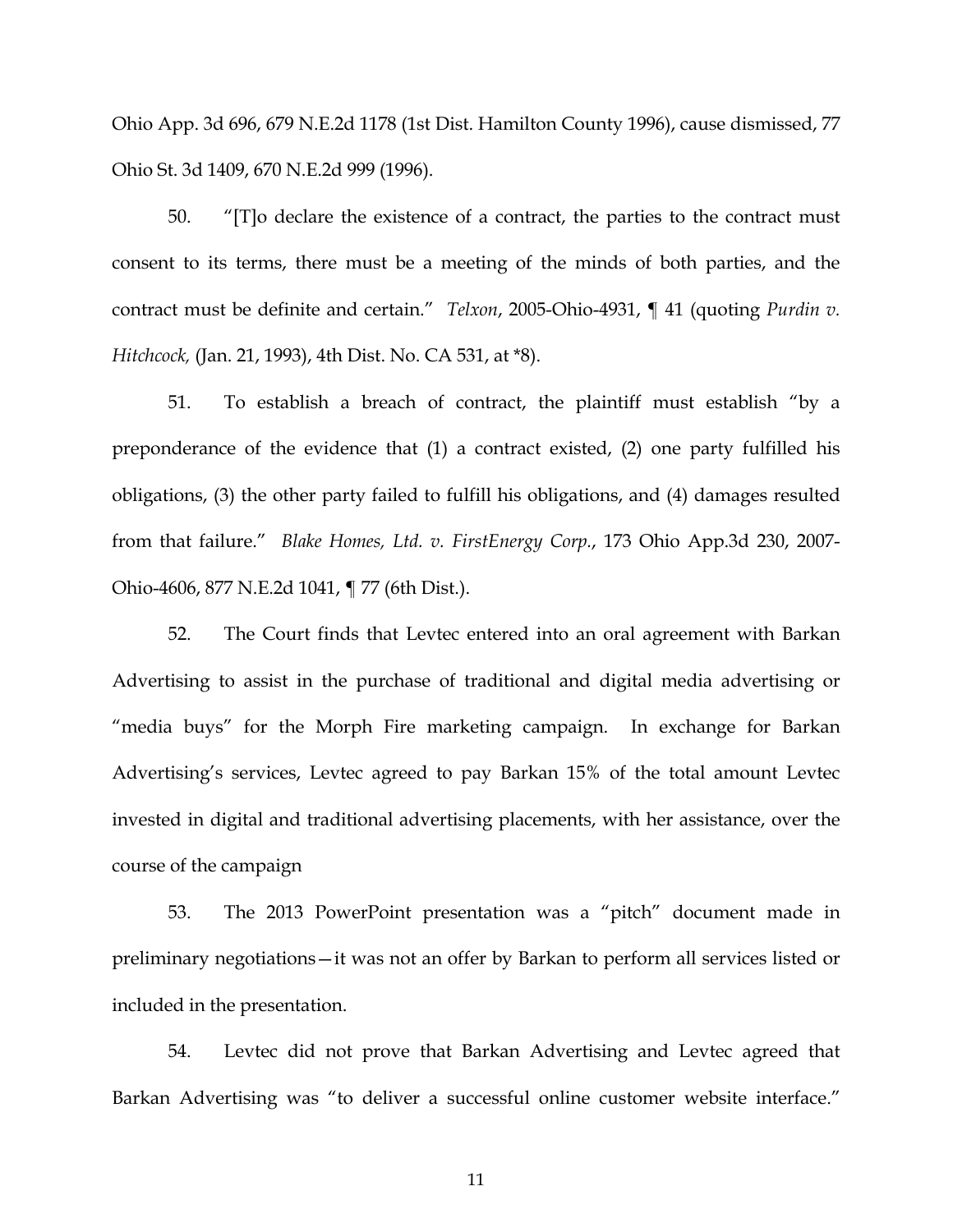Specifically, the evidence does not support a finding that Barkan Advertising agreed to take responsibility for development of Levtec's "online customer website interface" for the Morph Fire marketing campaign. Nor does the evidence support a finding that Barkan Advertising promised that Levtec's marketing campaign for the Morph Fire product would achieve certain results, much less that it would be "successful."

55. Levtec failed to carry its burden of proving that Barkan Advertising breached its oral contract with Levtec.

## **Levtec's Claim for Declaratory Judgment re: Barkan/Turn Relationship**

56. Levtec seeks a declaratory judgment under Ohio Revised Code Chapter 2721 "that Turn was at all times relevant to this Second Amended Complaint in contractual privity with, and was the subcontractor of, Barkan, and as such must look to Barkan for any payment to which Turn is entitled for its services on the project." (Doc. 31 at ¶ 29.)

57. Levtec failed to carry its burden of proving the existence of a contractual relationship between any of the Barkan Defendants and Turn – whether a generalsubcontractor relationship or other contractual relationship. Testimony reflected that Barkan and Turn in fact had no contractual relationship.

#### **Levtec's Claim for Breach of Contract Against Turn**

58. For its breach-of-contract claim, Levtec alleges that the September 25, 2013 IO is a contract between Levtec and Turn, and that Turn breached that contract by failing to provide the services set forth therein. (Doc. 31 at ¶¶ 33-34 and Ex. A; PX- 39.)

59. Under California law, "the essential elements of a contract are parties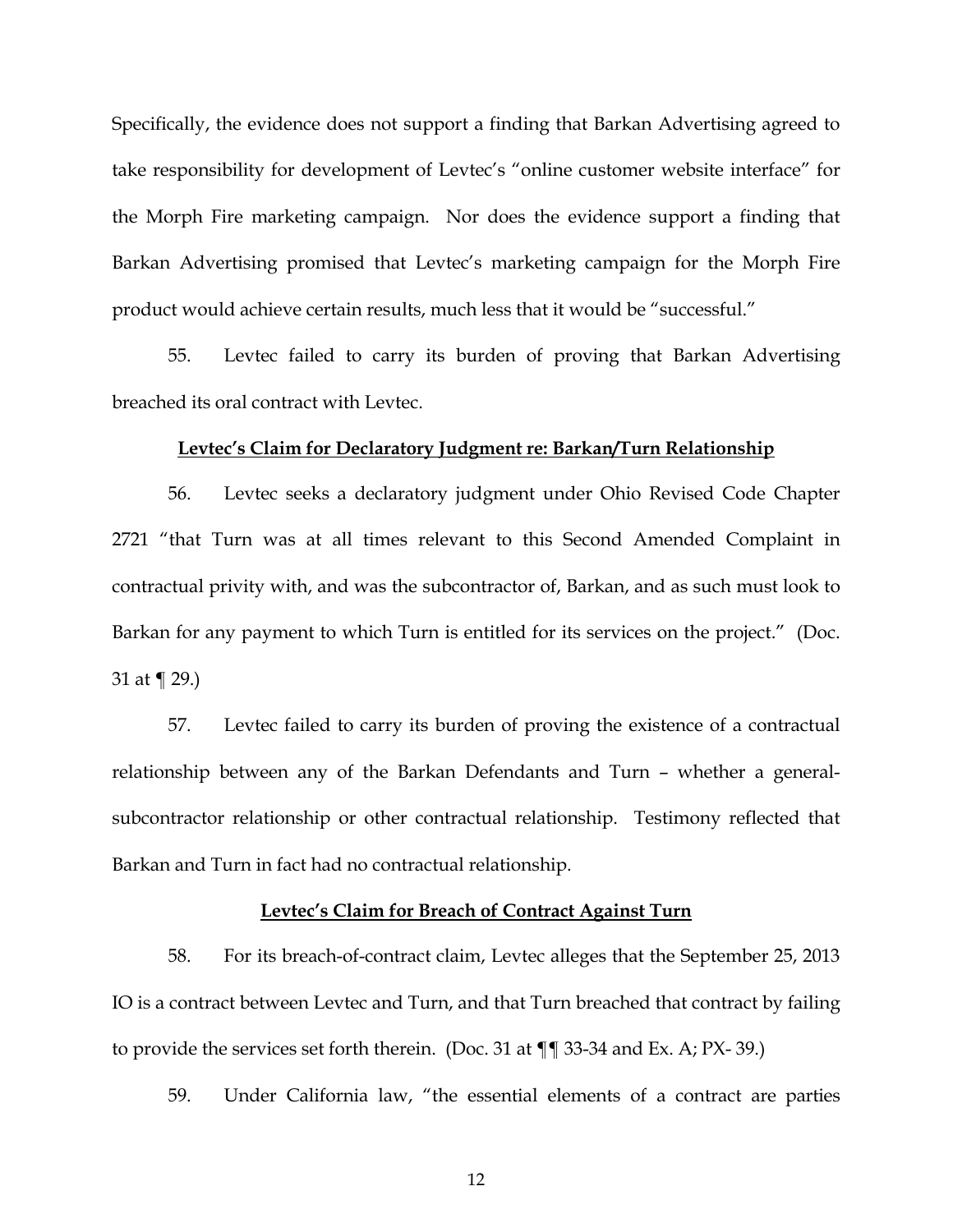capable of contracting, their consent, a lawful object, and sufficient consideration." *Viramontes v. Desert Auto Plaza*, 2015 WL 5004545, at \*3 (Cal. Ct. App. Aug. 24, 2015); Cal. Civil Code § 1550. Contract formation and interpretation are questions of law for the court to determine. *Wall Data Inc. v. Los Angeles Cty. Sheriff's Dep't*, 447 F.3d 769, 786 (9th Cir. 2006).

60. Under California law, "ordinarily one who signs an instrument which on its face is a contract is deemed to assent to all its terms." *Marin Storage & Trucking, Inc. v. Benco Contracting & Eng'g, Inc*., 89 Cal. App. 4th 1042, 1049, 107 Cal. Rptr. 2d 645, 651 (2001), as modified (June 8, 2001). Further, "[a] party cannot avoid the terms of a contract on the ground that he or she failed to read it before signing." *Id.*

61. The Court finds that the September 25, 2013 IO is a contract between Turn and Levtec.

- 62. The written contents of the September 25, 2013 IO include in relevant part:
	- a. The "Advertiser" is identified as "Levin Service Company Inc. dba LEVTEC, LLC," with the address of "7812 McEwen Rd., Suite 200."
	- b. Above the signature space is printed in capital letters "THIS IO IS A CONFIRMATION OF THE CONTRACTED RENTAL OF ADVERTISING SPACE BETWEEN ADVERTISER AND TURN."
	- c. Under its terms, the September 25, 2013 IO obligates Turn to provide three ad facilitation services for Levtec (described under the "Tactic Name" column of the "Campaign Description"), and specifies the cost for each service: \$45,000 for "Turn Predictive Targeting & Site Retargeting"; \$15,000 for "FBX Predictive & Site Retargeting," and \$30,000 for "Turn Predictive Targeting & Retargeting PreRoll Video." Under the Sept. 25 IO Turn is to deliver 15,000,000 impressions, 5,000,000 impressions and 3,333,333 impressions for each category respectively—a total of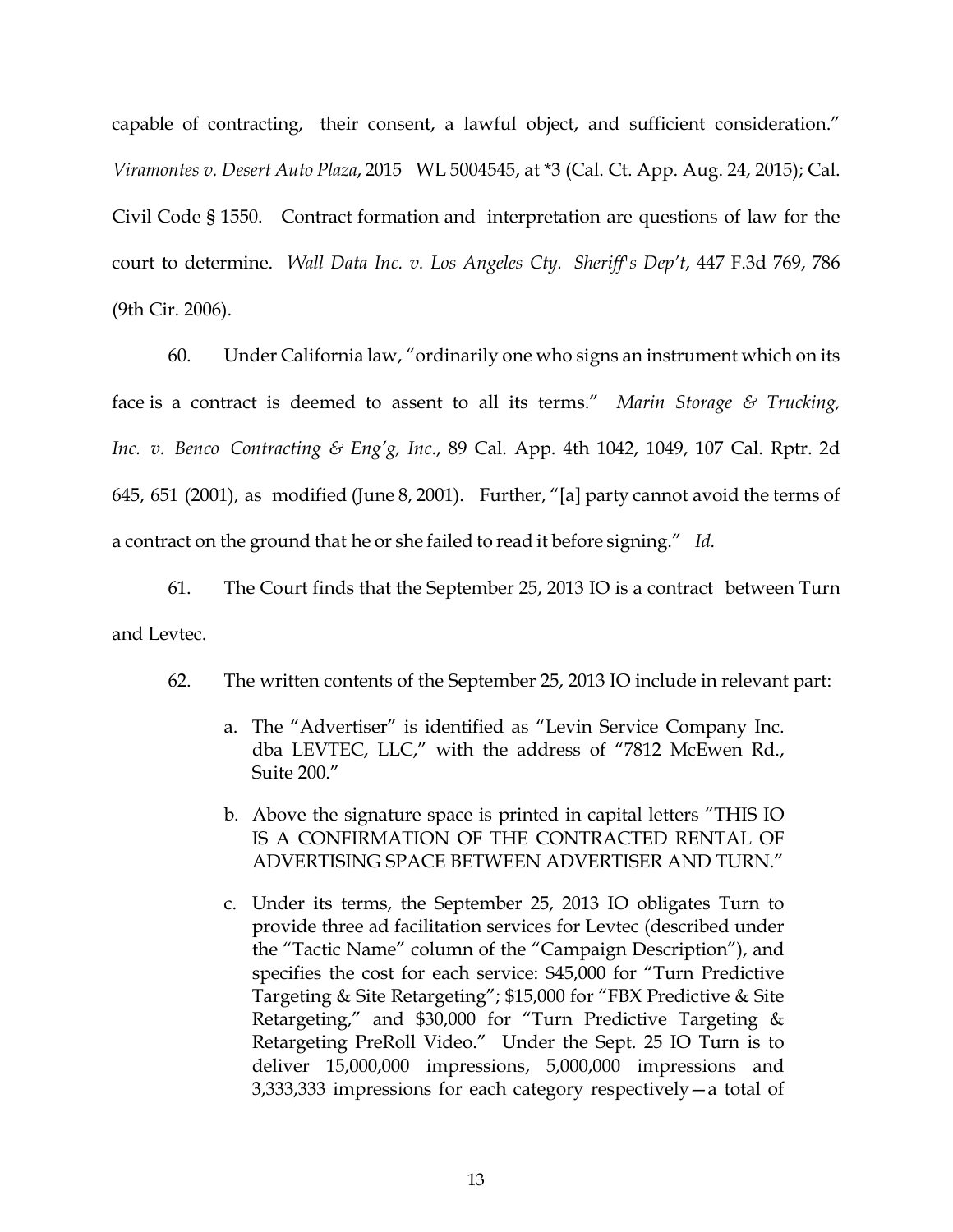23,333,333 impressions.

- d. The September 25, 2013 IO reflects a "Total Cost" of "\$90,000" for the campaign, with a "Prepay" payment term.
- e. In the September 25, 2013, IO, the "Start" date for the campaign is identified as September 26, 2013, and the "End" date is identified as December 20, 2013.
- f. The September 25, 2013 IO specifies that the "System of Record" is to be provided by "Turn's reporting system."
- g. The September 25, 2013 IO incorporates by reference the "IAB Standard Terms and Conditions for Interactive Advertising for Media Buys of One Year or Less v. 3."
- h. The September 25, 2013 IO provides that "California law governs this IO . . . ."
- i. The September 25, 2013 IO provides that "This IO is noncancellable."
- 63. The IAB Standard Terms and Conditions incorporated by reference into

the September 25, 2013 IO include in relevant part:

- a. In the section titled "Payment Liability," Turn "agrees to hold Agency liable for payments solely to the extent proceeds have cleared from Advertiser to Agency for Ads placed in accordance with the IO. For sums not cleared to Agency, Media Company agrees to hold Advertiser solely liable. Media Company understands that Advertiser is Agency's disclosed principal and Agency, as agent, has no obligations relating to such payments . .  $\cdot$ "
- b. The IAB Standard Terms and Conditions prescribe a process that must be used in the event that Turn delivers an incomplete or inaccurate report of the campaign.
- c. Under the provision titled "Entire Agreement," "[e]ach IO (including the [IAB Terms]) will constitute the entire agreement of the parties ... and supersede all previous communications, representations, understandings, and agreements, either oral or written, between the parties with respect to the subject matter of the IO."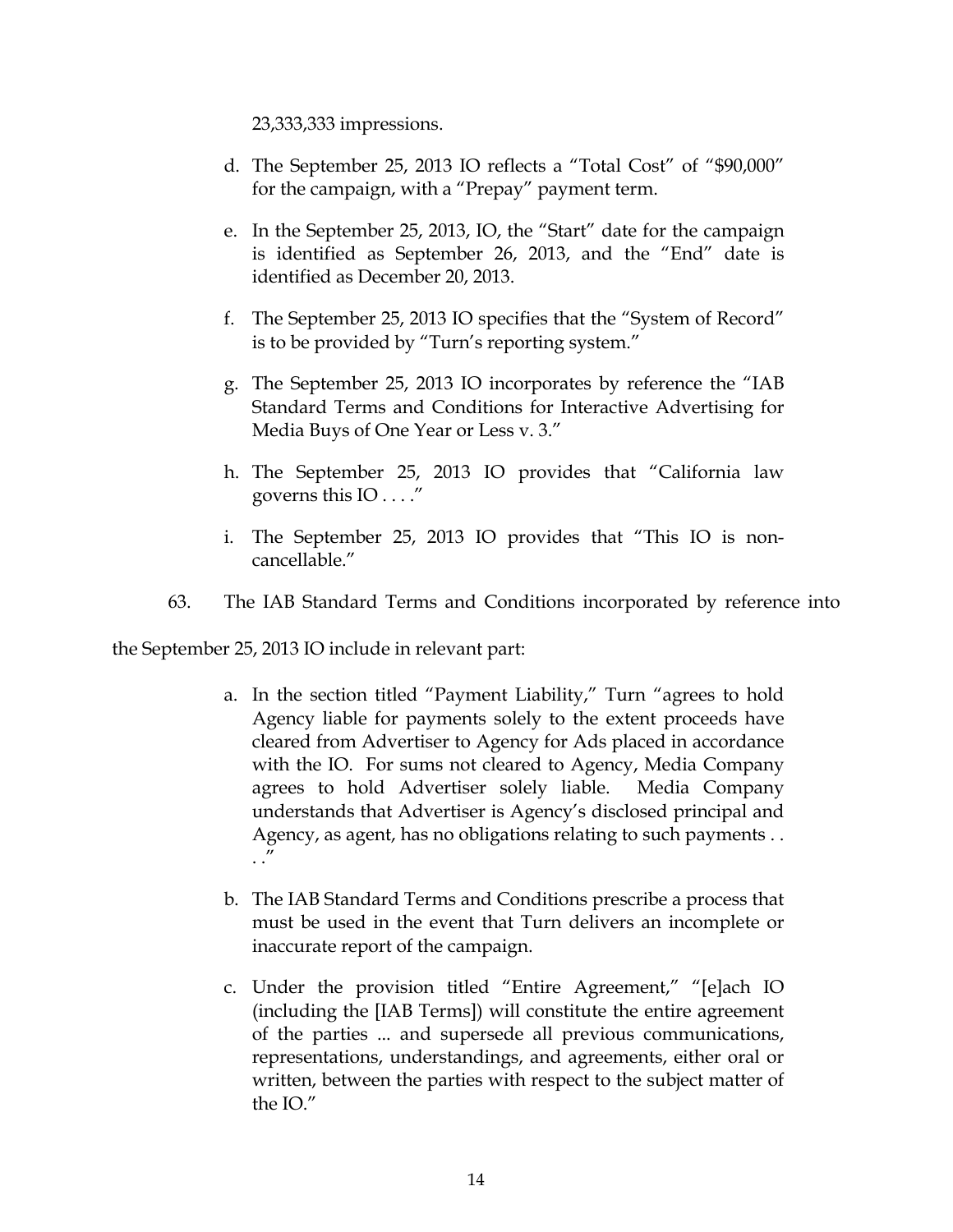64. The terms of the IO do not provide for the maintenance or analysis of the advertiser's (i.e., Levtec's) own website. Thus, Turn had no obligation to ensure the functionality or performance of Levtec's Morph Fire website.

65. Turn complied with its obligations under the Sept. 25 IO. According to Turn's reporting and invoicing system, through October 15, 2013, Turn had delivered a total of 46,642,691 impressions for the Levtec MorphFire campaign. (DTX 5 at 1.) This included totals of 45,273,874 impressions for Turn Predictive Targeting, 105,070 for Turn Retargeting, and 506,488 for Turn Predictive Targeting PreRoll Video. (*Id.* at 1-2.) According to Turn's reporting and invoicing system, through December 18, 2013, Turn had delivered a total of 247,315,409 impressions for the Levtec MorphFire campaign. (*Id*. at 10; DTX 9-10.)

66. The September 25 IO provides that Turn's own reporting system is to be the "System of Record," and thus is definitive in determining the number of impressions delivered.

67. Levtec did not produce evidence establishing that Turn delivered a different number of impressions than stated in Turn's System of Record. Levtec's President of Levtec, Gregory Dove, also testified that Levtec had no evidence that Turn delivered less than the requisite number of impressions.

68. Because it delivered more than the minimum number of required impressions, Turn fully performed its obligations under the September 25, 2013 IO.

69. Although the IAB Standard Terms and Conditions state what advertisers must do in the event that an inaccurate or incomplete report is delivered by Turn, Levtec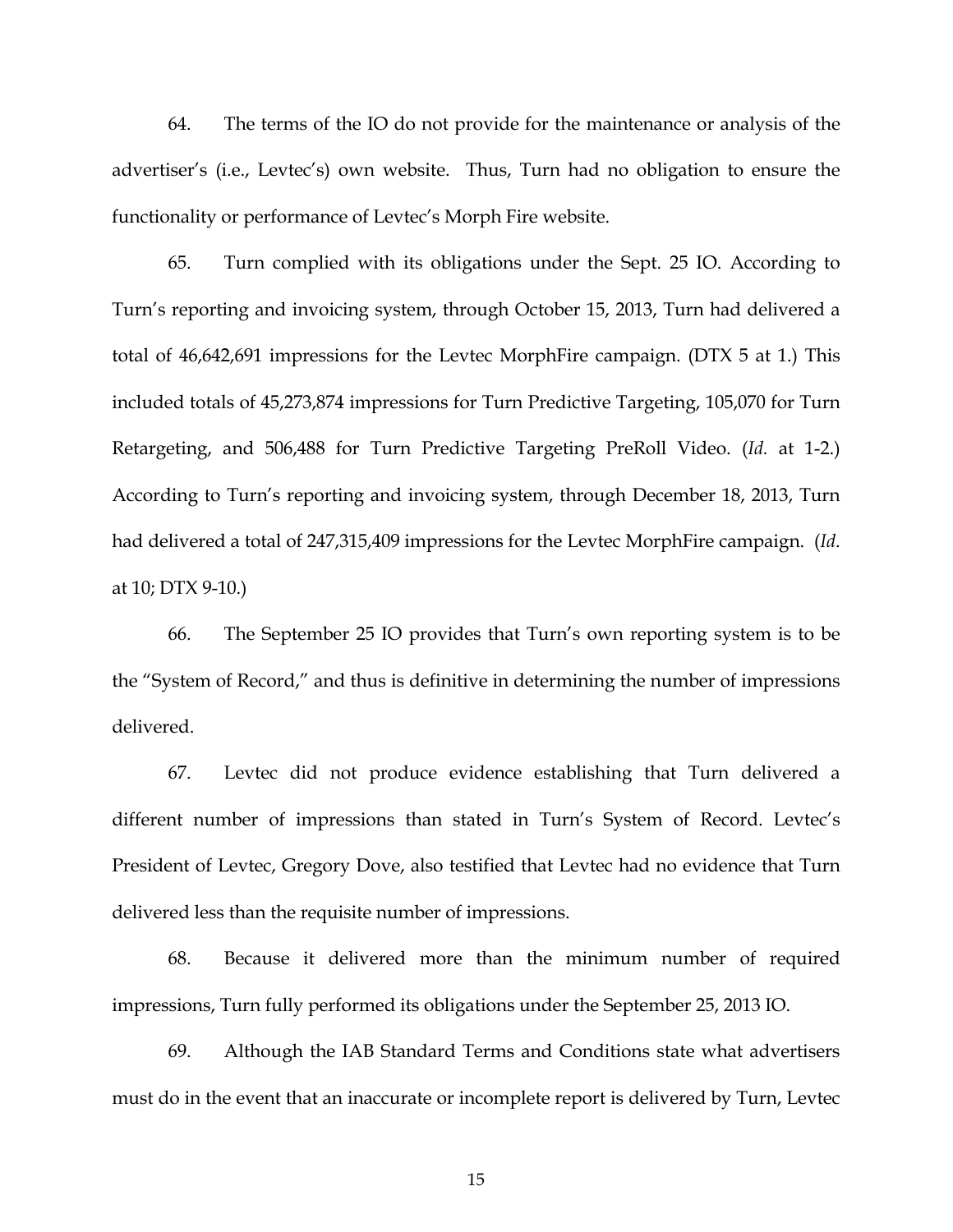never submitted a complaint regarding a report to Turn.

70. Levtec failed to prove that Turn breached the September 25, 2013 IO.

#### **Overview of the Barkan Defendants' Counterclaims**

71. The Barkan Defendants assert counterclaims for breach of contract, unjust enrichment, and declaratory judgment. (Doc. 12.)

72. The Barkan Defendants have the burden of proving their counterclaims by a preponderance of the evidence.

## **The Barkan Defendants' Counterclaim for Breach of Contract**

73. Under their breach-of-contract claim, the Barkan Defendants allege that Barkan Advertising and Levtec entered into an agreement pursuant to which Barkan Advertising would provide advertising placement on Levtec's behalf. (Doc. 12, Counterclaim at ¶ 19.) They specifically allege that Barkan Advertising placed advertisements with Time Warner Cable of Louisville, but Levtec failed to make payments on the money owed to Barkan Advertising for its placement of those advertisements. (*Id*. at ¶¶ 20-21.)

74. The Court finds that Barkan Advertising and Levtec entered into an agreement for Barkan Advertising to purchase cable advertising space for the Morph Fire marketing campaign, on Levtec's behalf, as evidenced by the written Agency Authorization.

75. Pursuant to the Agency Authorization, Levtec specifically understood and authorized Barkan Advertising to purchase traditional cable advertising space from Time Warner Cable of Louisville.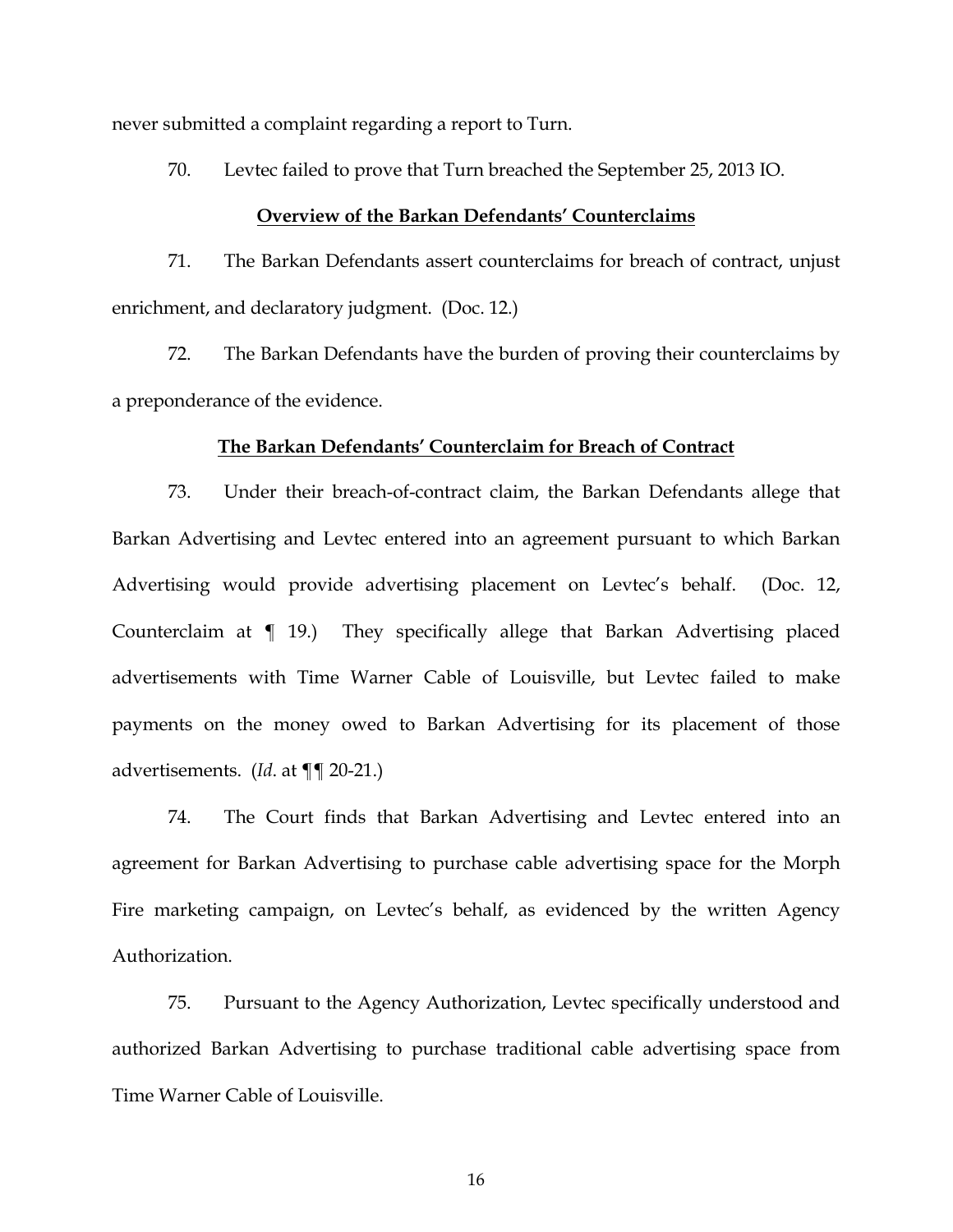76. On Levtec's behalf, Barkan Advertising purchased advertising space for the Morph Fire marketing campaign from Time Warner Cable of Louisville.

77. Levtec did not pay the amounts that it owed to Barkan Advertising for its purchase of the advertising space from Time Warner Cable of Louisville.

78. Levtec therefore breached its agreement with Barkan Advertising and the Barkan Defendants are entitled to judgment on their breach-of-contract claim.

## **The Barkan Defendants' Counterclaim for Unjust Enrichment**

79. The Barkan Defendants assert a claim for unjust enrichment based on the premise that Levtec was unjustly enriched because it received the benefit of the advertisements shown on Time Warner Cable in Louisville, without paying for the advertising space purchased by Barkan Advertising. (Doc. 12, Counterclaim at ¶¶ 22-24)

80. Having found that Levtec is liable to the Barkan Defendants on their breach-of-contract claim, they cannot recover for the same conduct under their claim for unjust enrichment. *See Ryan v. Rival Mfg. Co.*, 1st Dist. Hamilton No. C–810032, 1981 WL 10160 (Dec. 16, 1981).

81. The Court therefore finds that Levtec is not liable to the Barkan Defendants under their claim for unjust enrichment.

## **The Barkan Defendants' Counterclaim for Declaratory Judgment**

82. The Barkan Defendants' claim for declaratory judgment seeks a judgment pursuant to Ohio Revised Code Chapter 2721 that they are entitled to keep the amounts that they received from Levtec as "commissions" for Turn's ad placement services. (Doc. 12, Counterclaim at ¶¶ 20-23.)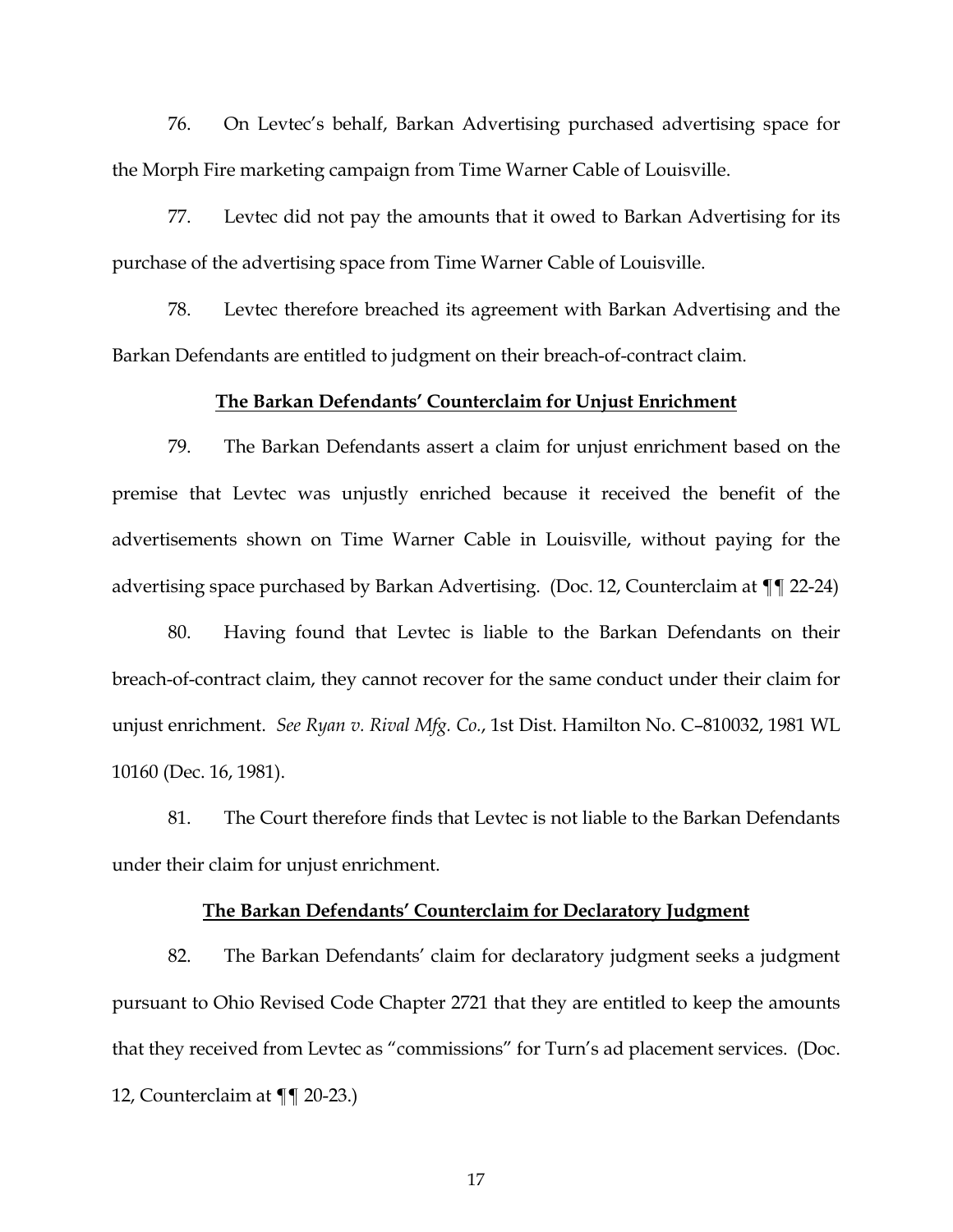83. The Court has already found that Levtec and Barkan Advertising entered into an oral contract by which Barkan Advertising would perform traditional and digital "media buys" for the Morph Fire marketing campaign in exchange for a 15% commission on the total amounts that Levtec invested in that campaign with Barkan Advertising's assistance.

84. The Court bifurcated the trial of this matter between liability and damages. (Doc. 99.) These Findings of Fact and Conclusions of Law relate only to liability on the parties' claims and counterclaims. Since the Barkan Defendants are seeking a judgment regarding the amounts owed, if any, under the oral contract—a determination related to damages, their claim for declaratory judgment must be addressed after the trial on damages.

## **Overview of Turn's Counterclaims**

85. In its Counterclaim, Turn asserts three claims against Levtec for declaratory judgment, breach of contract and quantum meruit/unjust enrichment. (Doc. 32 at ¶¶ 24-36.)

86. Turn has the burden of proving its counterclaims by a preponderance of the evidence.

## **Turn's Counterclaim for Declaratory Judgment regarding the Contractual Relationships among Levtec, Turn and Barkan**

87. Turn seeks a declaratory judgment that the September 25, 2013 IO is a contract between Levtec and Turn. (Doc. 32 at ¶¶ 24-26)

88. In deciding Levtec's breach-of-contract claim against Turn, the Court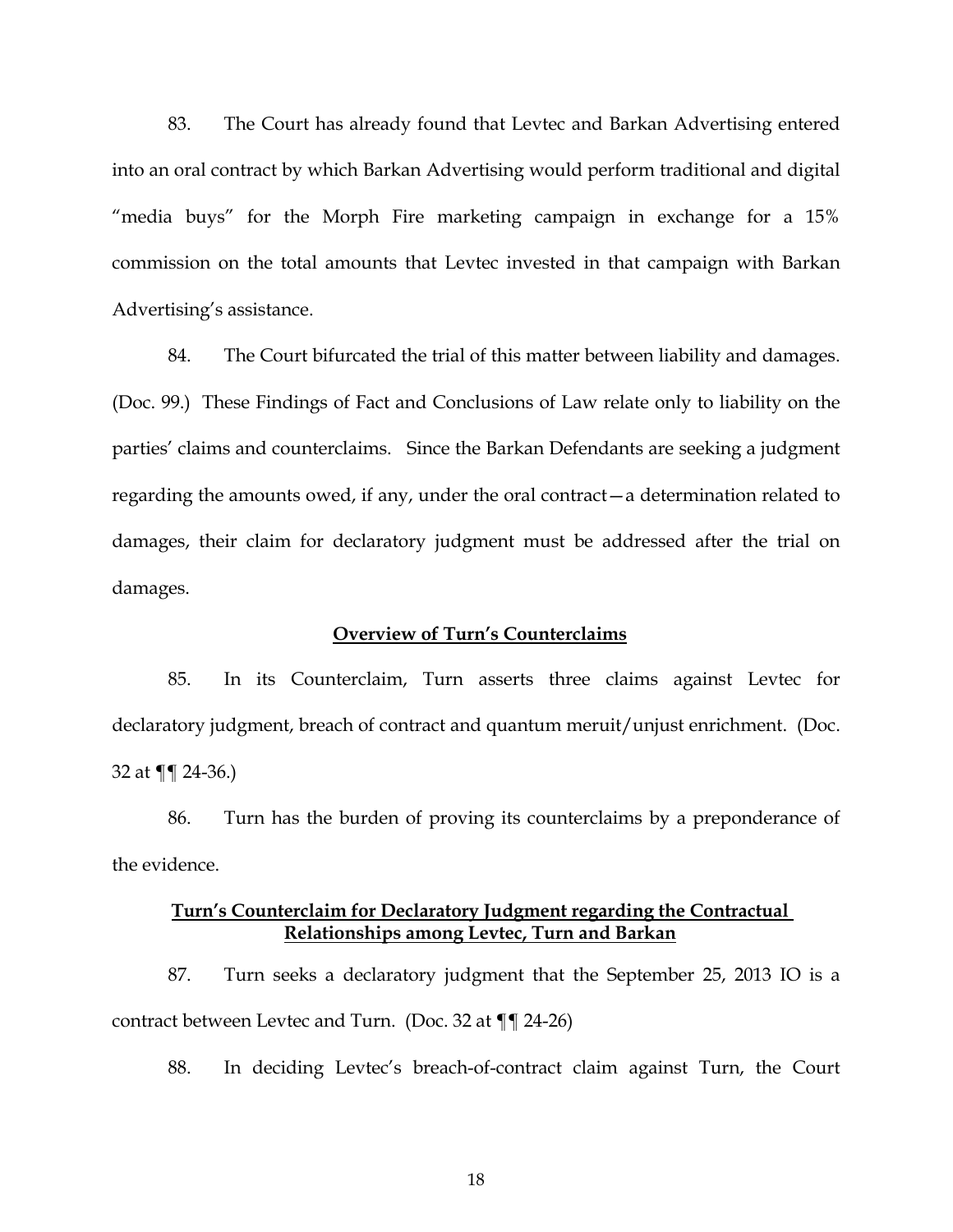found that the September 25, 2013 IO is a contract between Levtec and Turn. In addition, the Court has found that no general-subcontractor relationship or any other contractual relationship existed between Barkan Advertising and Turn. Turn is therefore entitled to declaratory judgment on this claim.

#### **Turn's Counterclaim for Breach of Contract against Levtec**

89. Under its breach-of-contract claim, Turn alleges that the September 25, 2013 IO is a contract between Turn and Levtec. Turn alleges that it performed its obligations under the September 25, 2013 IO, but Levtec breached the contract by failing to pay the total amount due to Turn. (Doc. 32 at  $\P$   $\P$  27-32)

90. As the Court has already found, the September 25, 2013 IO is a contract between Levtec and Turn.

91. The Court also found that Turn fully performed its obligations under the September 25, 2013 IO.

92. The Court finds that the "Prepay" payment term in the September 25, 2013 IO was a condition precedent to Turn's performance of its obligations, which Turn could enforce or waive. It was not a condition precedent to Levtec's obligation to pay for Turn's services.

93. Turn chose to begin delivery of impressions before receiving payment, and thus waived the "Prepay" condition.

94. Through Barkan, Levtec paid two invoices from Turn for \$549.29 and \$28,607.87, for a total of \$29,157.16. (PX-9; PX-10.)

95. Levtec made no further payment to Turn, either directly or through any agents.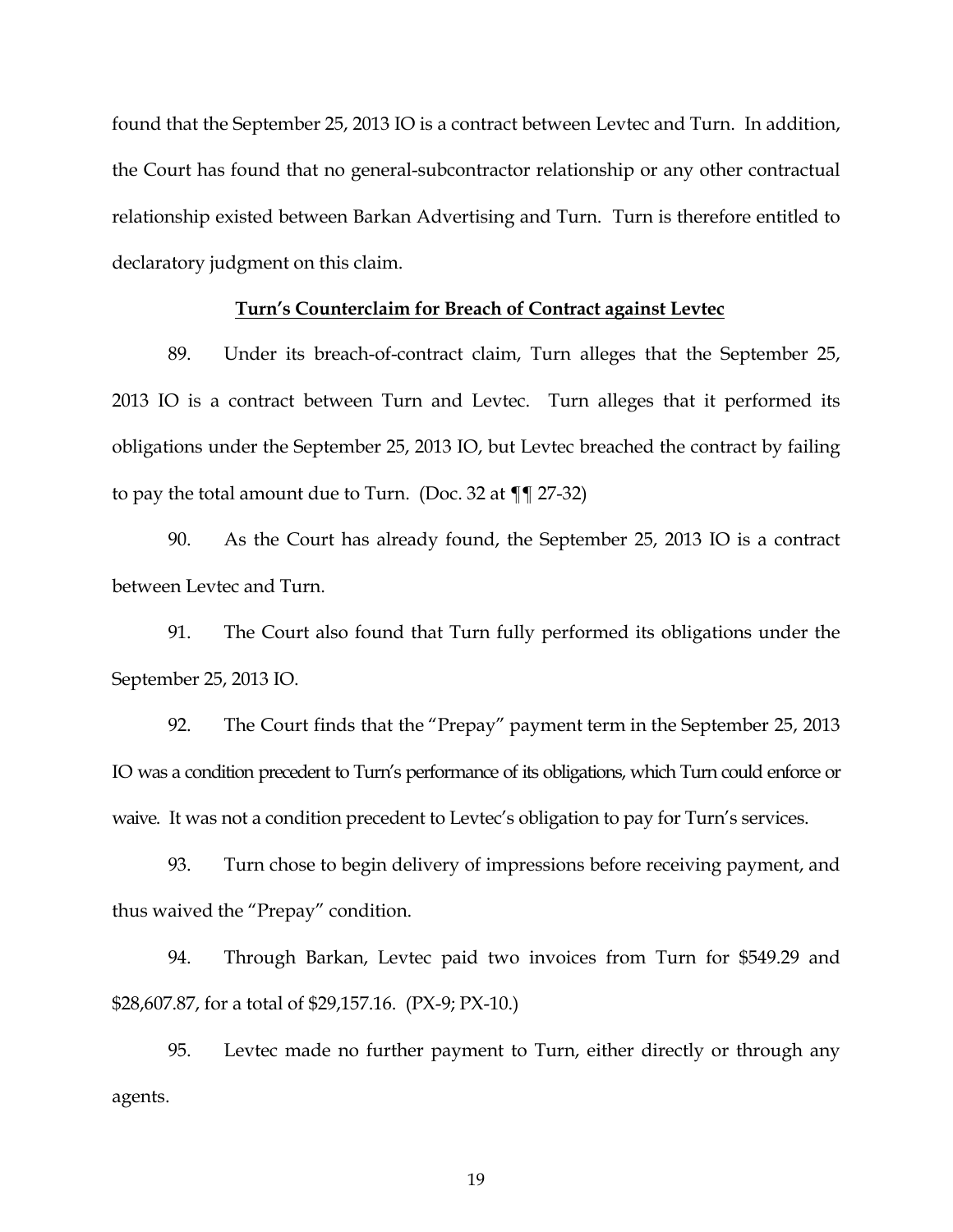96. While Turn waived the prepay condition, Levtec was nevertheless obligated to pay the total cost of \$90,000 in exchange for Turn's services in delivering the impressions for the Morph Fire marketing campaign.

97. Levtec is therefore liable to Turn on Turn's breach-of-contract claim.

## **Turn, Inc.'s Counterclaim for Unjust Enrichment against Levtec**

98. Turn also asserts a claim for unjust enrichment against Levtec to recover the money allegedly owed on both the September 25, 2013 IO and the December 20, 2013 IO.

99. Since Turn has prevailed on its claim for breach of the September 25, 2013 IO, it cannot hold Levtec liable for the same conduct under a theory of unjust enrichment. *See Ryan v. Rival Mfg. Co.*, 1st Dist. Hamilton No. C–810032, 1981 WL 10160 (Dec. 16, 1981).

100. If the December 20, 2013 IO is not a contract between Turn and Levtec, Turn may pursue its unjust enrichment claim to recover for the benefits that it conferred on Levtec pursuant to that Insertion Order. *See Myers v. Good, Ross,* 2007 WL 2897753 at ¶ 12 (Ohio Ct. App. 2007).

101. To state a claim for unjust enrichment, a plaintiff must establish "(1) a benefit conferred by a plaintiff upon a defendant; (2) knowledge by the defendant of the benefit; and (3) retention of the benefit by the defendant under circumstances where it would be unjust to do so without payment." *Camp St. Mary's Assn. of W. Ohio v. Otterbein Homes*, 176 Ohio App. 3d 54, 70 (2008).

102. The December 20, 2013 IO is not a contract between Turn and Levtec.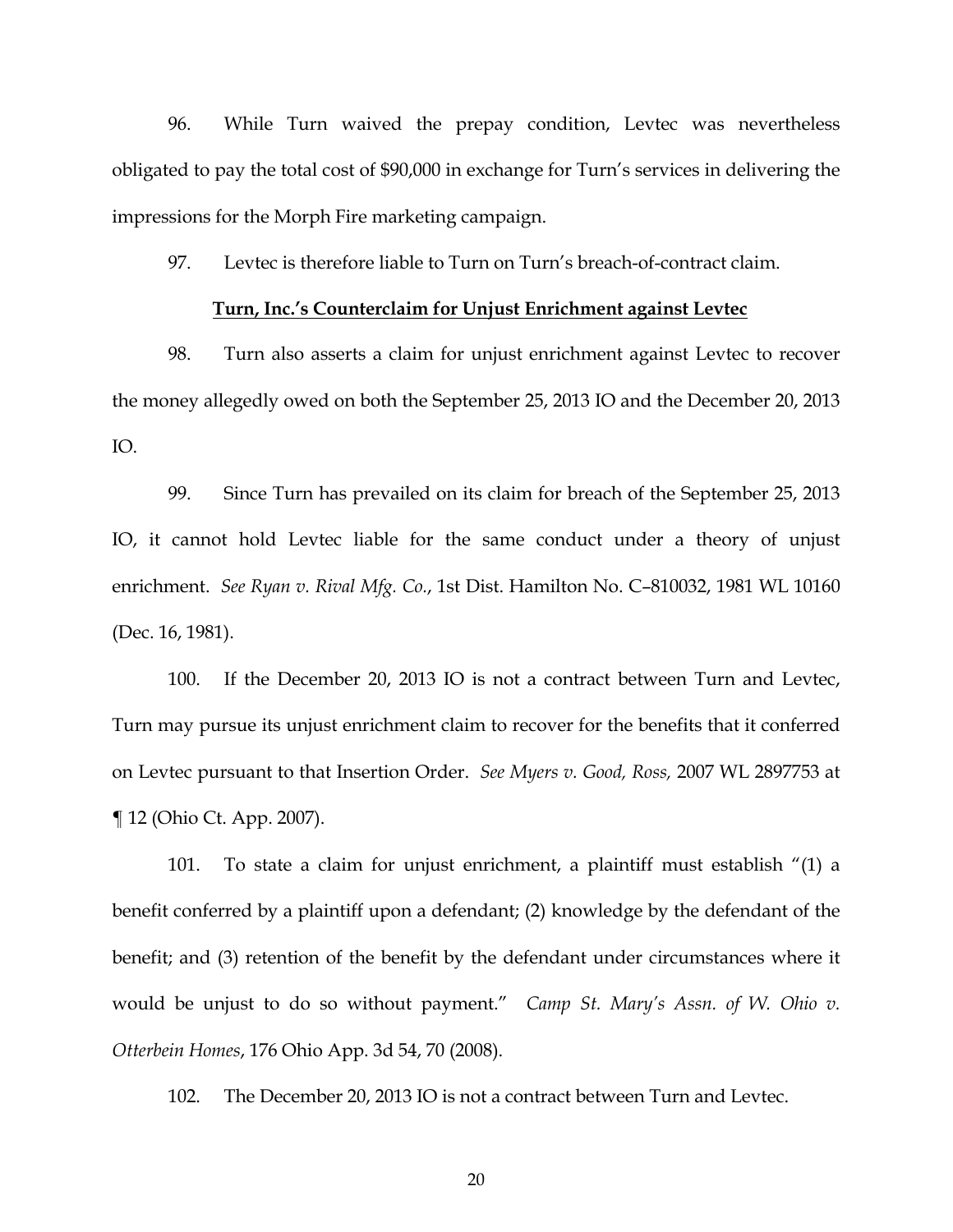103. Barkan signed the December 20, 2013 IO, but Levtec did not authorize her to do so on its behalf. Barkan Advertising and Levtec orally agreed that Barkan would assist in placing traditional and digital media buys, but the evidence did not establish that they agreed that Barkan Advertising was authorized to sign on Levtec's behalf when making media buys from all vendors. Barkan, for example, did not sign the September 25, 2013 IO, but submitted it to Levtec for signature. In contrast, Levtec expressly authorized Barkan to place advertisements with Time Warner Cable on its behalf through a separate, written Agency Authorization.

104. Turn also did not prove that Levtec held Barkan out as possessing authority to act as its agent. After introducing Levtec to Turn, Barkan acted as an intermediary between the two parties, but, as indicated above, her authority to sign on Levtec's behalf was not clear based on the conduct of the parties.

105. Under the December 20, 2013 IO, Turn was to provide three ad facilitation services for Levtec, and specifies the cost for each service: \$10,000 for "Turn Predictive Targeting & Site Retargeting"; \$5,000 for "Turn Contextual Retargeting," and \$5,000 for "Turn Predictive Targeting & Retargeting PreRoll Video" – a total of \$20,000. For each category, Turn is to deliver 3,333,333 impressions, 1,250,000 impressions and 555,555 impressions, respectively—a total of 5,138,88 impressions.

106. Turn conferred a benefit on Levtec by providing the services set out in the December 20, 2013 IO. According to Turn's reporting and invoicing system, between December 18, 2013 and January 2, 2014, Turn had delivered a total of 10,964,472 impressions for the Morph Fire marketing campaign. (DTX 5 at 10-11.) According to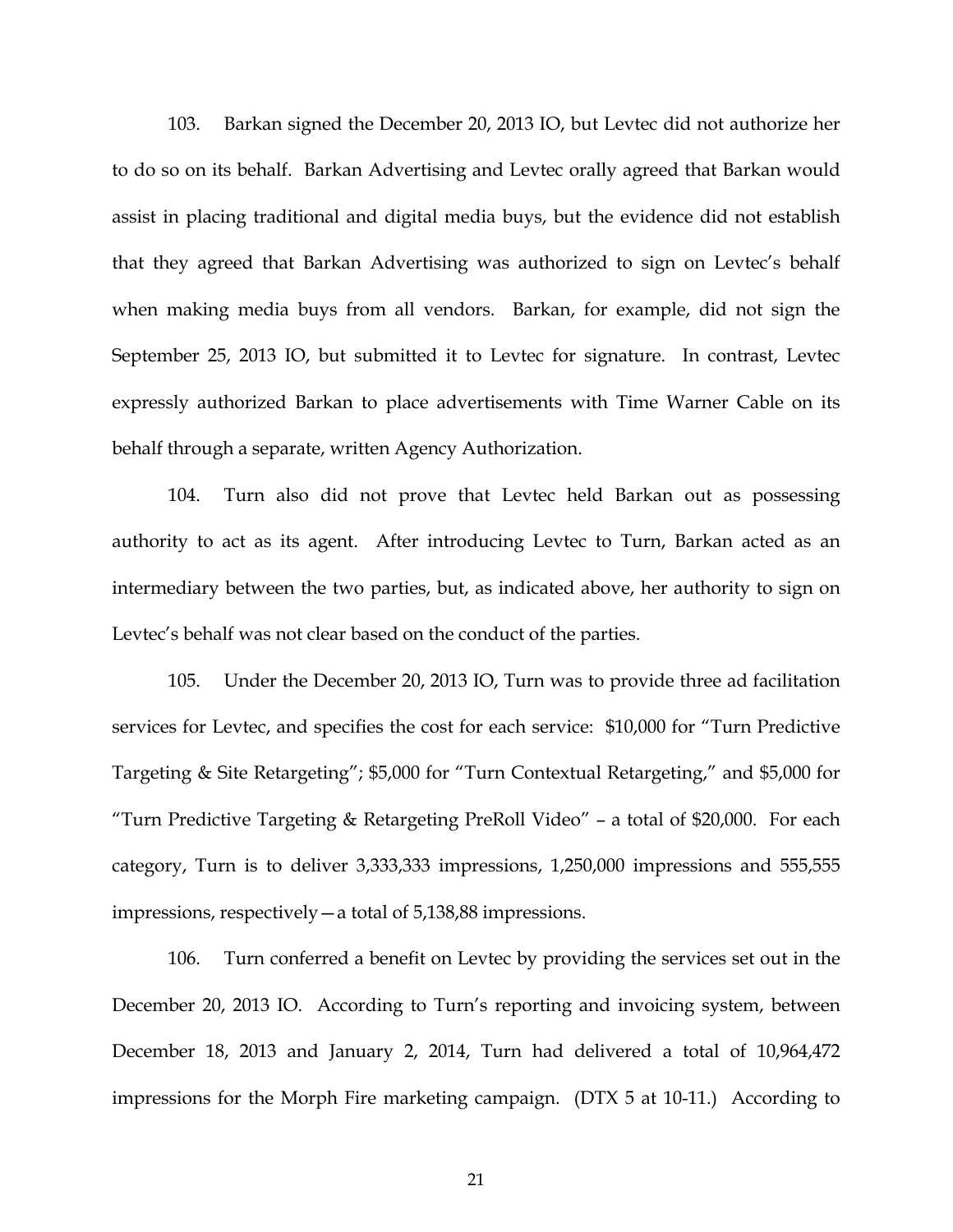Turn's reporting and invoicing system, through January 2, 2014, Turn had delivered a total of 258,279,881 impressions for the Morph Fire marketing campaign. (*Id.*; DTX 10.)

107. Turn also failed to prove that Levtec knew of Turn's delivery of impressions under the December 20, 2013 IO. Levtec's President, Greg Dove, was not aware of its existence until it was produced in discovery by Turn.

108. Turn also failed to prove that it would be unjust to permit Levtec to retain the benefit of the impressions delivered under the December 20, 2013 IO. Before Barkan's execution of the December 20, 2013 IO, there was substantial communication among the parties regarding technical issues affecting the Morph Fire campaign. The Morph Fire campaign was temporarily suspended while Barkan, Turn and Website Pipeline addressed the technical issues. It is unclear, however, if the technical issues affecting the campaign were ever truly fixed. Despite this uncertainty, Barkan and Turn continued the Morph Fire campaign under the December 20, 2013 IO.

109. In light of the above circumstances, it is unclear that Levtec received any actual benefit from the impressions delivered by Turn. Moreover, Turn either knew or was reckless to the possibility that the issues with the Morph Fire website were not adequately addressed. Turn therefore failed to prove that permitting Levtec to retain the benefit, if any, of the impressions that Turn delivered under the December 20, 2013 IO would be unjust.

110. Levtec is not liable to Turn under its claim for unjust enrichment.